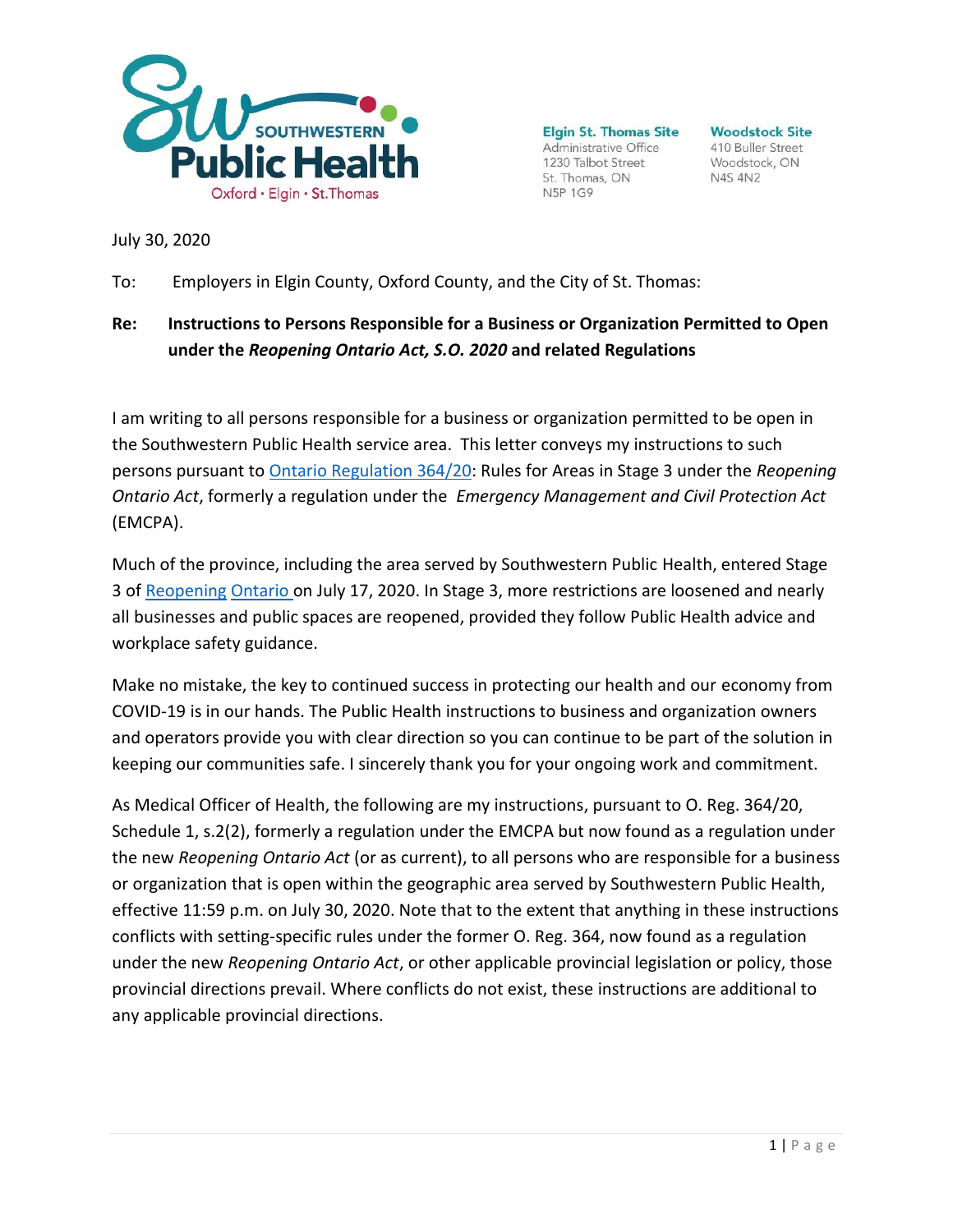## **INSTRUCTIONS**:

1. (1) Have a policy in place to ensure that no Person is permitted to enter or remain in an **Enclosed Public Space** of a business or organization unless they are wearing a **Face Covering** at all times in a manner that covers the mouth, nose and chin without gaping. The **Face Covering** may be temporarily removed to access services provided by the business or organization where it is reasonably required to do so.

For greater clarity, a *Person* means any customer, client, patron, employee, or visitor, who enters the enclosed public space; *Enclosed Public Space* means indoor public spaces of businesses or organizations accessed by the public, including all Public Transit Vehicles and Commercial Transportation Vehicles; *Face Covering* means a medical mask or a non-medical mask or other face covering such as a bandana, a scarf, or a cloth that covers the mouth and nose. Face shields are not an acceptable form of a face covering for the purpose of these instructions.

(2) Have a policy in place for **Enclosed Employee Space (accessed by Employees and not accessed by the public)** to ensure the following are in place for Persons accessing this space:

- i. Physical distancing of two metres.
- ii. Face Covering requirement if physical distancing is not possible.
- iii. Routine screening for COVID-19 symptoms, including requiring those with symptoms to stay home and advising them to be tested for COVID-19.
- iv. Promoting excellence in hand hygiene and cough and sneeze etiquette.
- v. Enhanced cleaning and disinfecting of surfaces.

For greater clarity, *Employees* means employees, volunteers, students, contractors, and others who access the Enclosed Employee Space.

(3) Subsections (1) and (2)(ii) do not apply to:

- a) Children under two years of age; or children under the age of five years either chronologically or developmentally who refuse to wear a face covering and cannot be persuaded to do so by their caregiver;
- b) Persons who are unable to wear a face covering as a result of a medical condition (for example, due to breathing difficulties, cognitive difficulties, hearing or communication difficulties);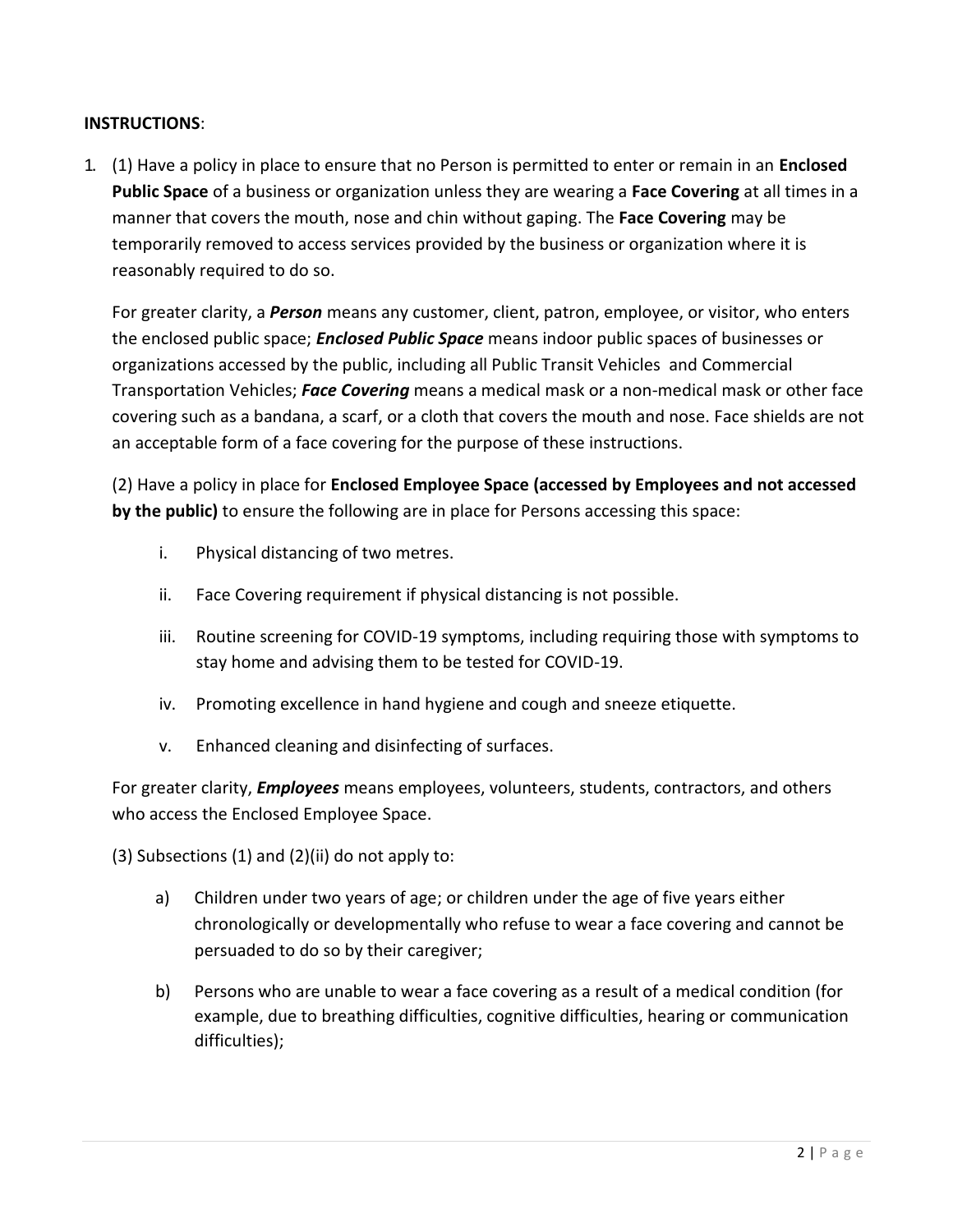- c) Where wearing a face covering would inhibit the person's ability to breathe such as, but not limited to, during athletic, fitness or physical activity or any activity that would preclude its use (such as swimming); or
- d) Persons who cannot wear or remove a face covering without assistance, including people who are accommodated under the *Accessibility for Ontarians with Disabilities Act (AODA)* or are protected under the *Ontario Human Rights Code*, R.S.O. 1990, c.H. 19 as amended.
- 2. Implement and enforce the policies based on "**good faith,**" using them primarily as a means of educating Persons on Face Covering use.
- 3. Post appropriate visible signage indicating that all persons entering or remaining inside the Enclosed Public Space must wear a Face Covering.
- 4. Require that employees provide verbal reminders to Persons entering the Enclosed Public Space without a Face Covering or Persons unreasonably removing the Face Covering while in the premises.
- 5. Ensure the availability of alcohol-based hand rub (60% alcohol or more) at all entrances and exits for the use of all Persons entering or exiting the premises.
- 6. Ensure that all employees are aware of the policies and are trained on their implementation and enforcement.
- 7. Provide a copy of the policies, upon request, to a Public Health Inspector or other person authorized to enforce the *Reopening Ontario Act* (formerly EMCPA).
- 8. No person shall be required to provide proof of any of the exemptions set out in Subsection 1.
- 9. Where **sufficient barriers** are provided for employees/volunteers that protect the persons from close contact from a member of the public, a face covering is not required for the employee/volunteer, but is required for the member of the public.
- 10. Every Owner/Operator of a commercial establishment and transportation service, upon request, shall provide a copy of the policy to a Public Health Inspector or other person authorized to enforce the provisions of the *Reopening Ontario Act* (formerly EMCPA).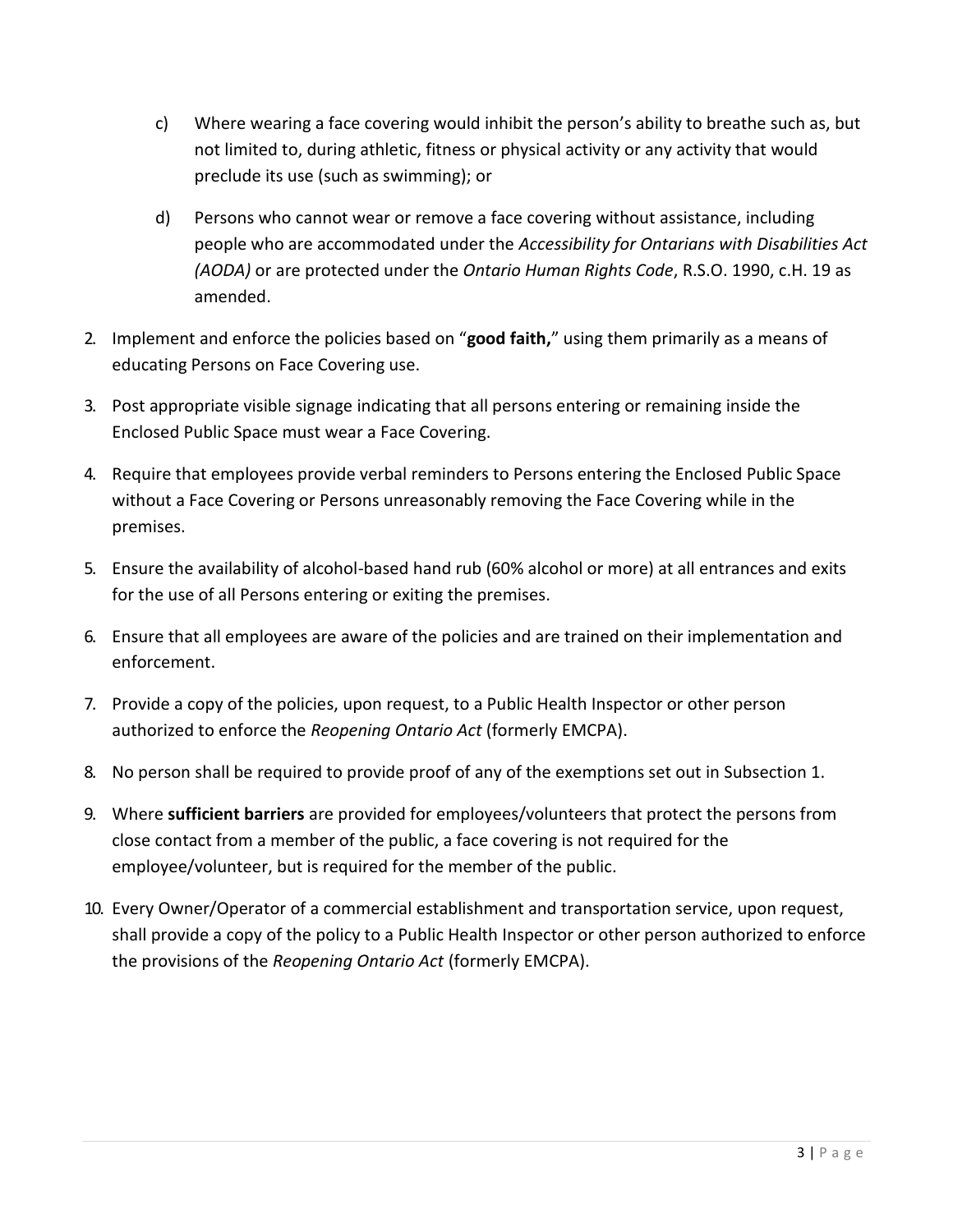It is important to know that while we will commence with an educational and supportive approach, as per the *Reopening Ontario Act* (formerly EMCPA), those who do not comply with the above-noted requirements may be fined. Individuals may be liable for a fine of \$750 - \$1,000 up to a maximum of \$100,000, while corporations may be liable for a fine of up to \$10,000,000 for each day or part of each day on which the offence occurs or continues.

Please be reminded that O. Reg. 364, formerly a regulation under the EMCPA, but now found as a regulation under the new *Reopening Ontario Act*, requires persons responsible for a place of business or a facility that is open to the public to limit the number of persons in the place of business or facility so that every member of the public is able to maintain a physical distance of at least two meters from every other person in the business or facility. Exceptions are specified in the Regulation.

Southwestern Public Health is committed to supporting local businesses and organizations to reopen safely. Please [visit our website](https://www.swpublichealth.ca/facecoverings) to access the workplace toolkit for this purpose. The toolkit includes [sample policies, checklist,](https://www.swpublichealth.ca/sites/default/files/covid-19_reopening_in_swph_-_toolkit_for_workplaces_-_final.pdf) [signage,](https://www.swpublichealth.ca/sites/default/files/workplace_toolkit_-_entrance_signage.pdf) and a [Frequently Asked Questions](https://www.swpublichealth.ca/sites/default/files/covid-19_mandatory_face_covering_faq_-_final.pdf) resource.

Should you require additional information, please visit [https://www.swpublichealth.ca/f](https://www.swpublichealth.ca/)acecoverings for additional information and resources or contact the Southwestern Public Health COVID-19 Call Centre Toll-free at 1-800-922-0096 x 9.

Thank you for your ongoing collaboration as we work together to keep the brakes on COVID-19 and the accelerator on our local reopening.

Sincerely,

Dr. Joyce Lock, MD, MSC, FRCPC Medical Officer of Health Southwestern Public Health 1230 Talbot Street St. Thomas, Ontario, N5P 1G9

c: Dr. David Williams, Chief Medical Officer of Health, Ministry of Health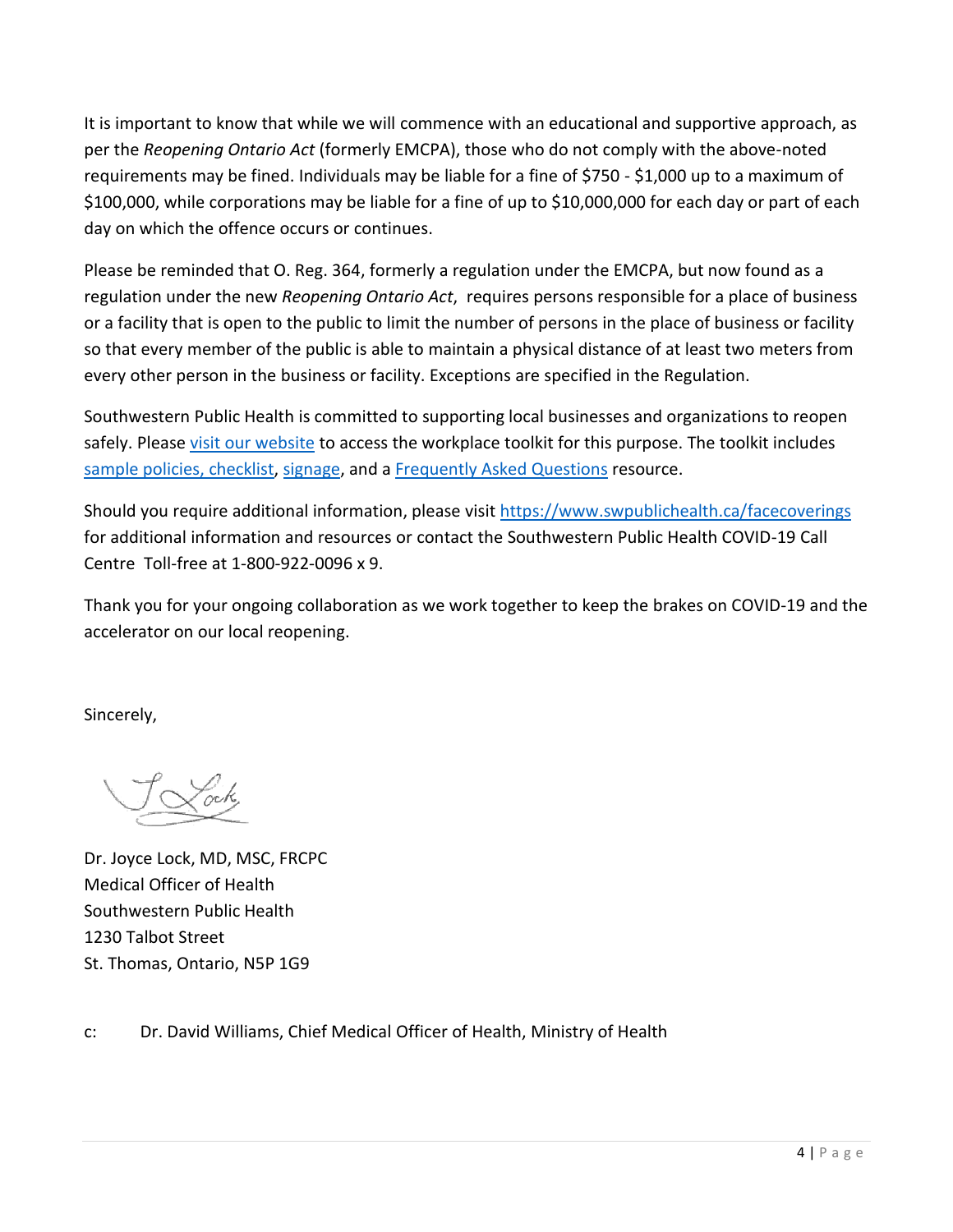## **DEFINITIONS**

- 1. A commercial establishment may include but is not limited to the following:
	- Bank or financial institutions
	- Casino, bingo hall and charitable gaming establishments
	- Convenience stores
	- Entertainment venues, including cinemas
	- Indoor farmers' markets and flea markets
	- Fitness centres and gyms
	- Grocery stores and bakeries
	- Gas stations (indoor premises)
	- Malls and plazas
	- Mechanics shops, garages and repair shops
	- Personal service settings
	- Retail stores
	- Restaurants, cafes, pubs, bars, and nightclubs
	- Sports and recreational centres, including community centres

NOTE: These requirements do not apply to the following as they are provincially regulated:

- Schools under the Education Act, R.S.O. 1990, c. E.2, as amended;
- Child care centres and providers governed by the Child Care and Early Years Act, 2014, S.O. 2014, c. 11, as amended;
- Day camps.
- 2. A public transit service means any municipally operated or contracted conventional or specialized passenger transportation service including buses and paratransit.
- 3. A commercial transportation service means any vehicle commissioned for transporting passengers including taxis, limousines, buses, or rideshare agencies.
- 4. A person means any customer, patron, employee or visitor, who enters the establishment, public transit vehicle, or commercial transportation vehicle.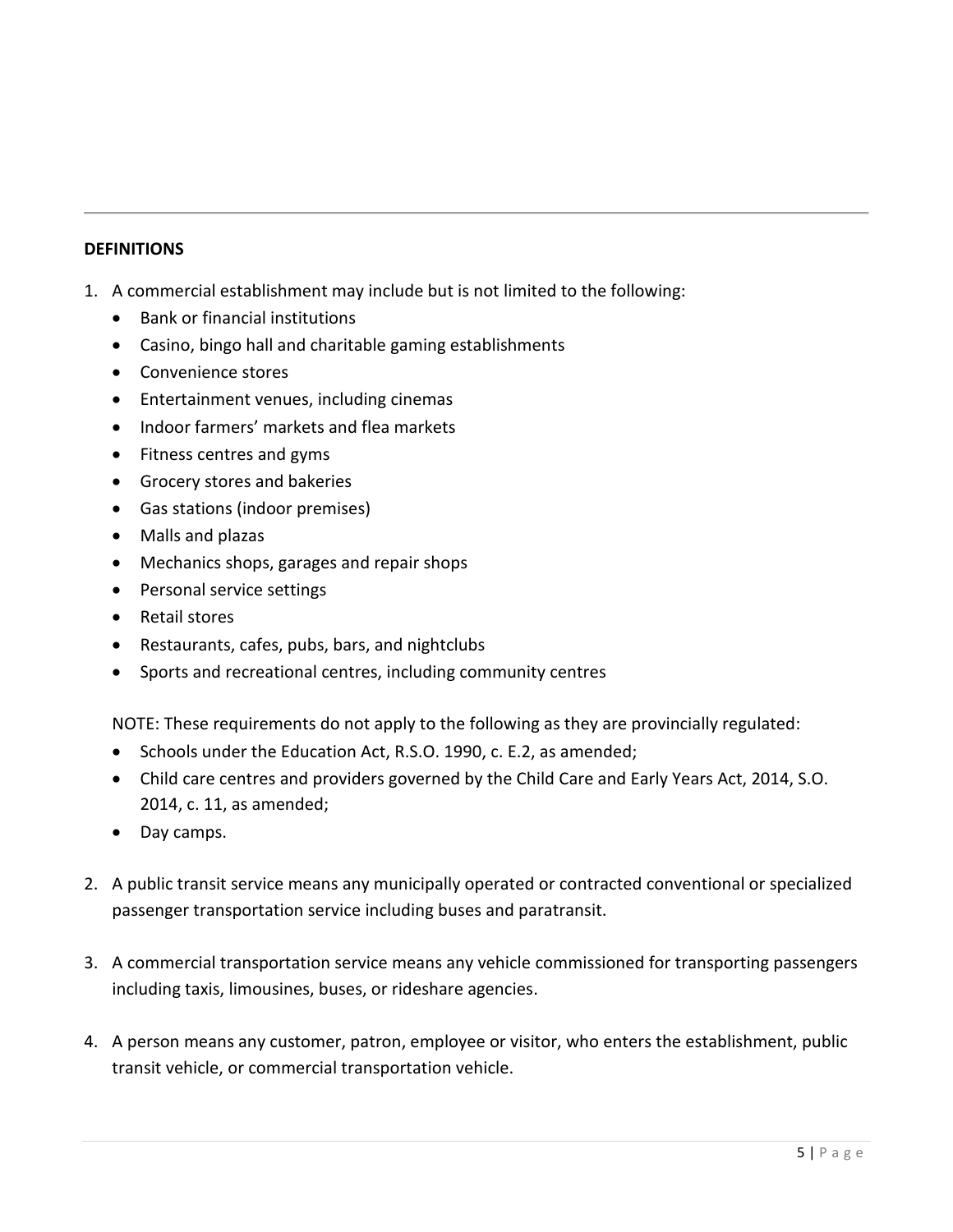- 5. **Indoor public space** of an establishment, public transit vehicle, or commercial transportation vehicle that is subject to the mandatory face covering requirements of these instructions is defined as:
	- Any indoor areas within the establishment, public transit vehicle, or commercial transportation vehicle that are open or accessible to members of the public and not exclusively to employees/employers only.
	- Examples may include, but are not limited to, indoor dining areas of a restaurant, an indoor farmers' market, indoor food court areas of a mall, and indoor areas of a mechanic's shop or gas station which are open to the public.
- 6. A **face covering** means a non-medical mask or other face covering such as a bandana, scarf, or cloth (including hijab and niqab) that covers the nose, mouth and chin that provides a barrier that limits community transmission. Face shields (clear plastic coverings to protect the eyes and possibly the lower part of the face) are not an acceptable alternative to a face covering for the purpose of these instructions (as they are less supported by research regarding their effectiveness). However, they may be used by individuals in addition to a face covering for added protection; in addition, anyone exempted in this instruction from using a face covering may, but are not required to, use a face shield for added protection.
- 7. **Best efforts** when restricting entry to customers/riders wearing face coverings are defined as follows:
	- A verbal reminder that the customer/rider should be wearing a face covering as a result of these instructions shall be given to any customer/rider entering establishments, public transit vehicles, or commercial transportation vehicles without one. For greater clarity, there is not a need for an establishment, public transit services, or commercial transportation service to turn away the customer to achieve the best effort standard.
	- For persons in an establishment, public transit vehicle, or commercial transportation vehicle seen removing their face covering for extended periods of time, a verbal reminder to the customer/rider of the requirement to wear face coverings under these instructions is recommended.
- 8. **Good faith:** Although an establishment, public transit service, and commercial transportation service has the right to deny entry to their premises, the policy regarding the use of face coverings indoors should be enacted and enforced in "good faith" and used as a means to educate people on face covering use. Under "good faith", there is no need for a business to turn away the customer to achieve the best effort standard—this is the decision of the business, understanding that COVID-19 resurgence will impact the health of individuals and our economy. To ensure that no customer or patron is turned away, PPH recommends that establishments have a supply of face coverings for sale or at no cost to ensure patrons have access.